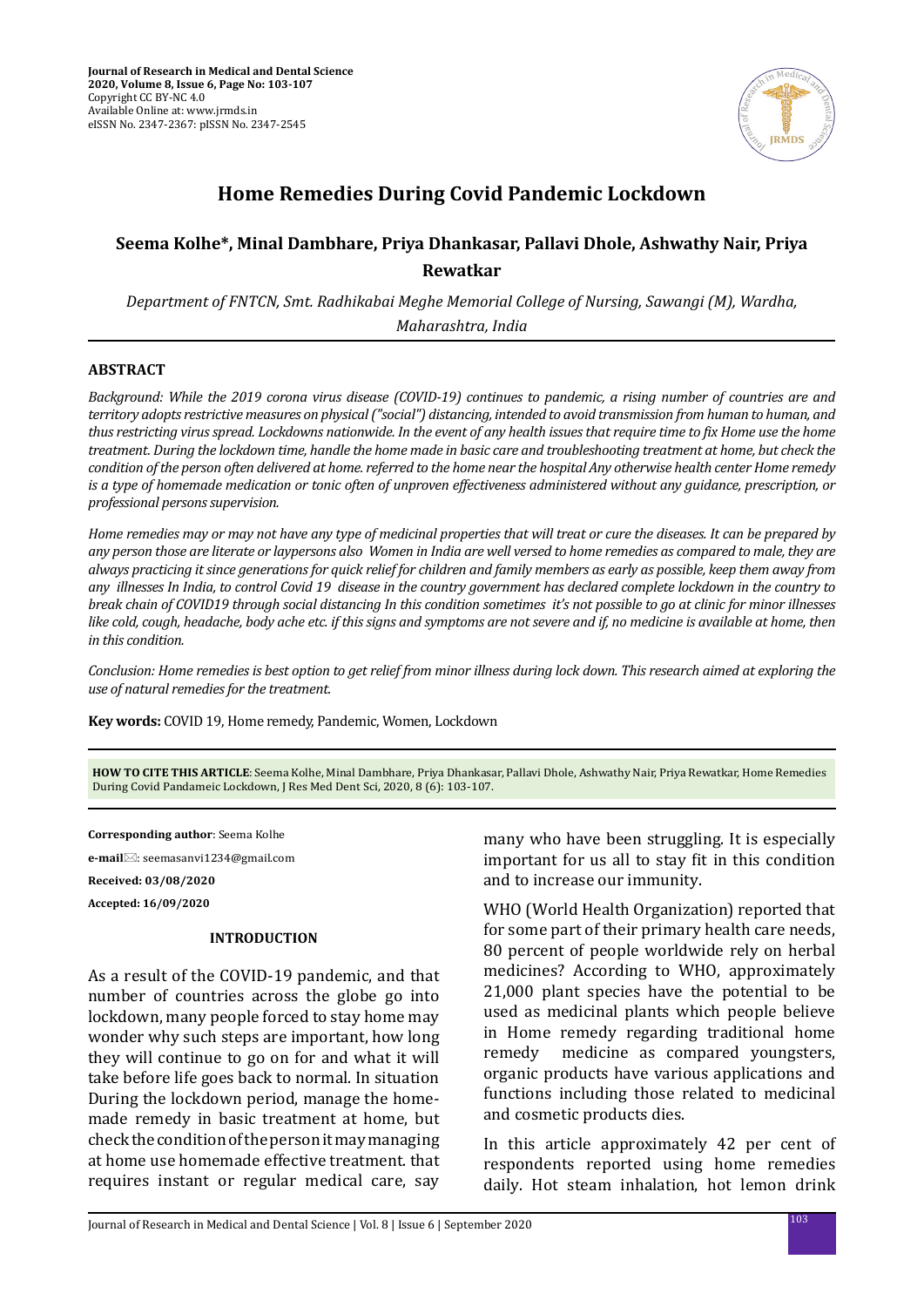and honey in both categories, i.e. the predefined list in the questionnaire, and the open-ended queries, were the three most widely used home remedies.

The most frequently cited form of home remedies used is nutritionally based home remedies. The most popular explanation for using a home remedy was to treat the cold symptoms. In our survey, most respondents chose to continue with home remedies to treat specific health problems and hoped to avoid using prescription drugs. Certain explanations for the use of the home remedy include positive experiences with home remedies and pain relief [1].

# **Following are the home remedies can use during covid pandemic lockdown**

### **These are the signs and symptom are seen in lockdown period**

**Home remedy for cold**: From a young age my mother always emphasized the importance of our culture. Whenever we were sick, my mother always had a remedy which she learned from her mother to help us feel better. When we had a cold, she would have us sit down in a chair with a bucket of extremely hot water at our feet. She spread VapoRub on the soles of our feet and have us dip them in the water. While our feet were soaking, we had to drink a hot Rural tea, we would always feel better after this [2].

**Erasing cuts and bruises**: For bruises, we would eat an onion or any red vegetable, because it was believed that those were the ones that went directly to red blood cell and helped reproduce them. Eating an onion help us but only the side effect is that if you work out or sweat you smell bad you are basically sweating out the onion. But smell is not matter but healing is must to feel relax. My mother carried and respect the traditional passed down to her from her greatgrandparents [3].

**Soothing ear infection**: When we had an earache, we should wash our ears with warm water and follow by putting a capful of peroxide in our ears until it fizzed. Once it stopped fizzing, we would let it drain out [4].

**Eliminating headaches:** If we have headache one remedy that we can use is vaporub on forehead, the back of your ears, and the back of your neck. After you apply the vapor rub, peel an onion and grill the peels until they are warm and soft. Once soft, put salt on top of the vapor rub. Then, put the warm onion peels on your temples. We can do this anytime whenever we are having headache. It is in practice since long and still providing relief [5].

**Runny nose**: In such situation, getting facial steams could bring large amount of relief as steam cleanses your nose, it help in stopping the runny nose for hours. You can also drink hot drink hot tea [2].

Facial steam.

Steam inhalation while soaking in a hot bath.

**For cold cough**: This is effective medicine by my mother –in-law on cold & cough. Take some Tulsi, ajwain, turmeric, jaggery, rural tea boil it with 2 cup of water, boil it till it becomes one cup, allow it to cool & give 1 tea spoon twice a day. A no side effect remedy for all age groups [2].

Take 2/3 Cloves, fry them & make powder, give this powder along with honey to persons suffering from dry cough they will get instant relief along with honey [2].

You can try taking honey by the teaspoon several times daily or add it to tea or warm water to drink. honey has antibacterial properties and can also help to coat the throat, alleviating irritation.

Turmeric has been used trusted source to treat upper respiratory conditions, bronchitis, and asthma in Ayurvedic medicine for centuries. you can get turmeric in its spice-form, as well as a capsule [2].

Ginger has antibacterial and anti-inflammatory properties. It has also been shown trusted Source to boost the immune system and relieve pain and discomfort [2].

Masala tea the taste of chai tea has become very popular in the United States in recent years. In India, chai is used to treat conditions such as sore throat and dry cough [2].

**Home remedies for acne**: Many people to look into how to cure acne naturally at home. We can use home remedies. Apple cider vinegar is made by fermenting apple cider, or the unfiltered juice from pressed apples. This has promoted many people to look how to cure acne naturally at home. All home remedies are essential to keep ourselves feet during covid pandemic lockdown [6].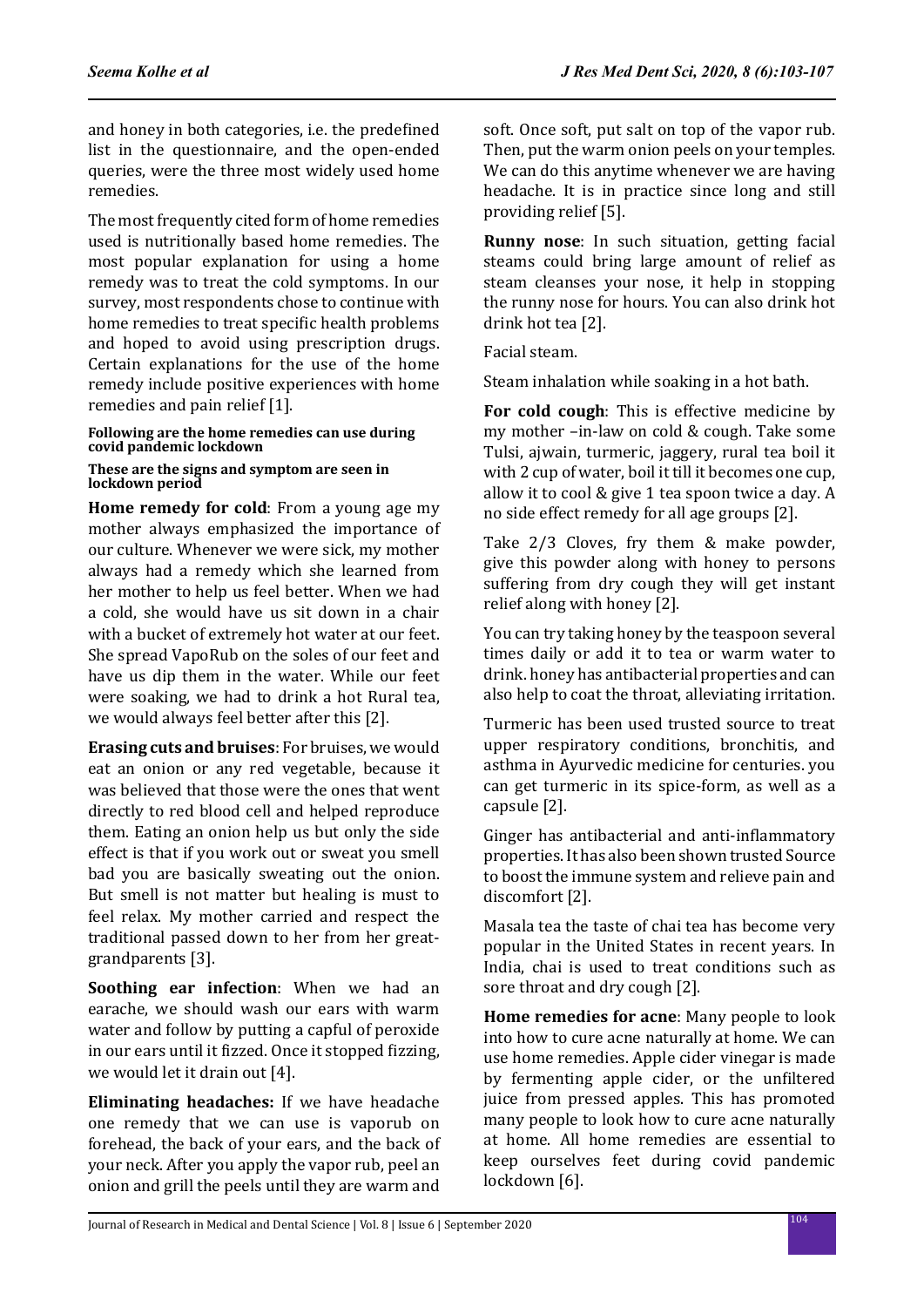**On relieving cramps and stomach aches:**  Tea made from onion skins that would relieve period pains. As a picky teenager, it's a very advantageous as compared to pills during lockdown [7].

**On purging skin-deep issues:** For mosquito bites, we can hold half a lime over the flame of the stove. Once the lime is charred, let it cool slightly, as it needs to be hot to work. Then, we must rub the charred part on the bite, the more juice, the better result. This sped up the recovery process and eliminated the itch. I still do this today because it is so effective and cheap [6].

**Acidity**: You should drink buttermilk or kokum sherbet along with cumin and and fennel seeds in it to get instant relief if you're stuck at home and don't have medications to treat your acidity. drinking a drop of baking soda with a glass of water will also give you a much relief. to stop issues such as acidity [8].

**Oral health care**: Someone has pain in the gums used warm 1 cup of water on the stove (not only warm to boil) and pour it into a cold bottle. Add 1 dc. Salt on warm water, then blend well. Swallow the mixture in your mouth, then, when done, spit it out into a drain (do not swallow). The salt can help prevent bacteria from developing in your mouth and decrease the bacteria in your gums that can cause the swelling. Rinse the mouth at least twice day with warm salt water before the swelling subsides. Either a cold or hot compress to help lower the pressure [9].

Dental spray homemade dilute essential oils into a bottle. using a small clean spray bottle for this treatment which has never had any other during inside it [9].

Teabags: Take a fresh tea bag and steep it in boiling water for up to 5 minutes, just as you do for tea making. When the tea bag is cool enough to touch, apply it directly for at least the tender gums [9].

Choose a tea high in astringent tannins, such as black tea, green tea or even tea with hibiscus [9].

**Sore throat**: Oil pulling Coconut oil pulling can be one home remedy that you can try to deal with a sore throat problem. Coconut oil helps to quash the toxins and improve the immunity of the germs as well as direct nasal and oro passages. Coconut oil on the throat is also very calming and has zero side effects. Using nearly two tablespoons of high-quality coconut oil on a regular basis will help the body naturally combat infections and viruses.

**Diarrhea:** First check condition of patient gives the home-made ORS to child. You would need to replenish the fluids and depleted electrolytes (salts) to handle a mild bout of diarrhea. Drink plenty of tea, pure juices, fresh broths, or a sports drink high in electrolytes. Using only salt, sugar, and water to make a homemade rehydration drink [10].

A diet of small, regular meals can be healthier than consuming three larger meals day as diarrhea recovers.

Foods which are high in pectin, like fruit.

Foods rich in potassium, including sweet potatoes and carrots.

Electrolyte foods, including miso soups and sports drinks.

Cooked, tender vegetables.

Adequate protein intakes [10].

If the not managing diarrhea at home base so refer to near health care centre.

**Nausea and vomiting**: Recommended amount for minimizing nausea is 4 cups (950 ml) of ginger tea. Render it at home by steeping the fresh ginger in hot water, sliced or grated. Sip the tea slowly, because drinking it too quickly will increase nausea.

Cloves: Hold in your mouth few bits of cloves and suck them for long. The scent and taste of the cloves will make vomiting stop instantly. It also triggers a change in the taste buds. It also decreases mouth sensitivity. Drink tea with a clove to avoid vomiting. Take a cup of boiling water and add a spoonful of cloves. Steep for 10 minutes, then strain until you drink [11].

Lemonade: Drink a glass of soda, mixed in with some lemons. Honey can be added to enhance the lemonade's flavor if desired. The vitamins and minerals that lemon contains will serve as a deterrent to vomiting and therefore instantly avoid it [11].

Saunf: Chewing saunf at regular intervals is also known as fennel and is extremely effective. It refreshes the mouth 's taste and makes the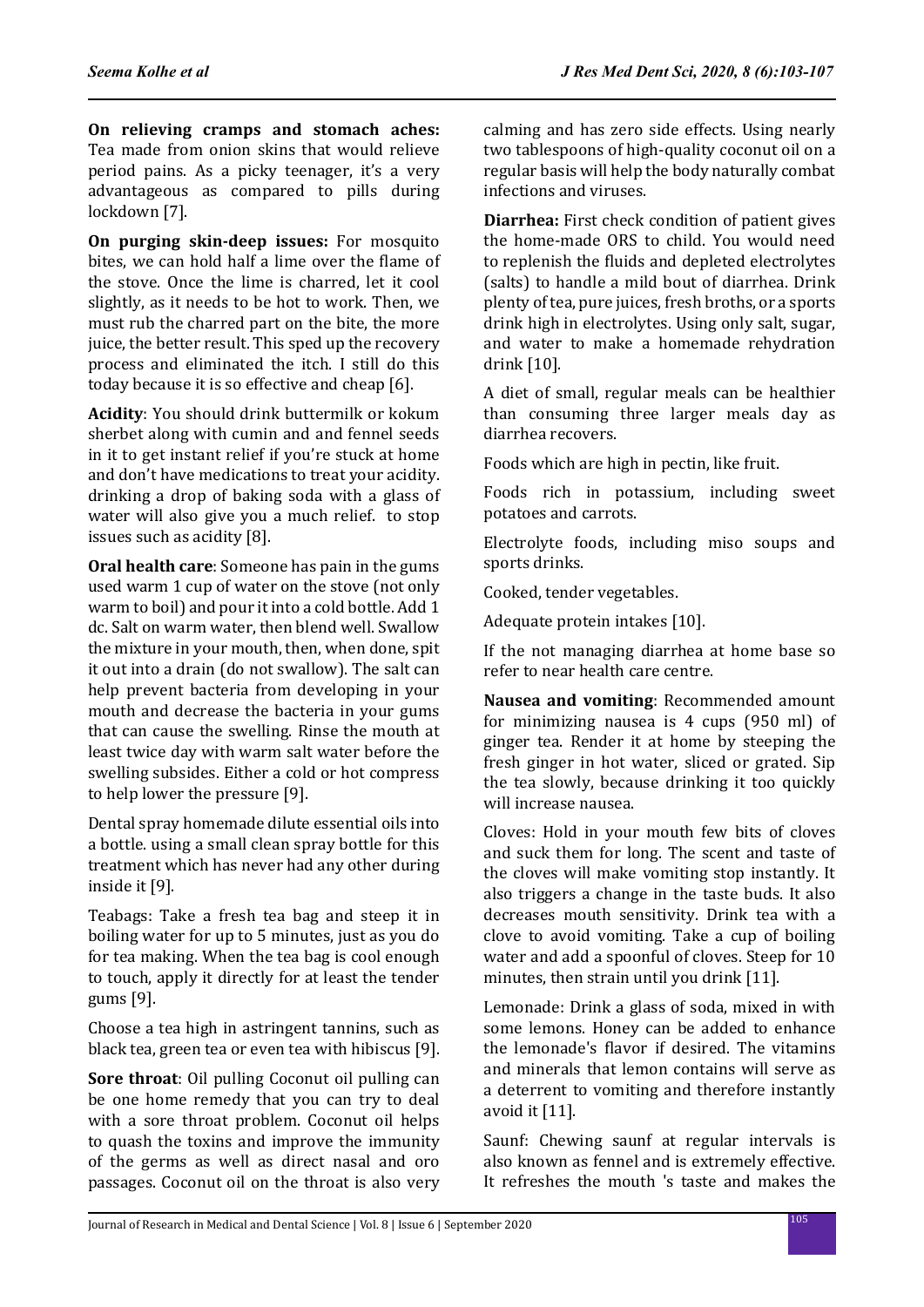person feel substantially better. Get fennel tea and you will not cough. Take one tablespoon of seeds from fennel and add one cup of boiling water. Steep and strain for 10 minutes before drinking [11].

**Insomnia:** Meditation of mindfulness consists of a deep, steady breathing while still sitting. As they rise and move, you observe your breath, body, emotions, feelings, and sensations. Meditation carefulness has numerous health benefits which go hand in hand with a healthy lifestyle promoting good sleep. It is said to minimize stress, improve concentration and increase immunity. Eat lighter nocturnal meals for at least two hours before bedtime. And give warm milk [12].

**Constipation:** Have every day a bowl of 1 or 2 fibre-rich fresh fruits. Fruits are extremely rich in water, vitamins, minerals, and digestive enzymes which can help relieve and prevent constipation. Papaya (Enzyme for papain) Pears (Sorbitol and Fructose) Pektin (Apple) Pineapple (unsweetened juice) (enzyme Bromelain) Fruits of citrus bananas, sweet limes (pectin and naringenin) Vegetables are high in fibres, such as spinach, brussel sprouts, broccoli, sweet potatoes, provide essential nutrients and can be consumed in the form of cooked stews or soups, baked, roasted and salads.

Use whole grain with beans and lentils, such as oat bran, barley, wheat bran, jowar roti, bajra chapattis, buckwheat dosa etc.

Include nuts (grapes, apricots, prunes) and seeds (Chia seeds, flaxes, 1 ginger, Leaves mint Methode:- In a jar, grate the ginger, and add the mint to it. Then pour 1 cup of water over it. Heat this all up for 10 minutes [13].

**Dysmenorrheal**: Menstrual cramps, or primary dysmenorrheal, are an inconvenient part of any month. Drinking more water will help relieve bloating. Get into the habit of drinking 6 to 8 glasses of water per day, especially during your time. To make it more palatable add a mint or a lemon wedge.

When you're menstruating, sipping chamomile tea can help relieve cramps. Chamomile tea is filled with anti-inflammatory substances inhibiting prostaglandins [14].

Lockdown "break the chain of transmission" of the virus. a healing power in being cared for, a power that mothers. As children, we believed that a mother's touch could cure us of any health illness. Whether pain was internal or external to relived,

 Stay home, stay positive & enjoy much needed rest with your family.

# **DISCUSSION**

The present article is related to Covid 19 pandemic, it is exceedingly difficult period for all. Mexican Americans come from deeply rooted nation Past of herbal remedies entrenched and they are using herbs to treat a wide range of conditions. In this post, we wrote Recorded the findings of a survey of herbal beliefs and use and cure for home remedies. Many study participant's preferred herbal remedies on the source of suggestions from family members and friends. In a variety of cases, the herbs they selected for the treatment were not indicated. Participants not understanding how to prepare herbal remedies, so they did not grasp the action process of that healings included. Much the participants relied on their own judgment around dose titration, including reduction or discontinuation herbal treatments were altered as allopathic drugs. So many studies found in home remedies effective to health responses positive.

### **CONCLUSION**

Overall above topic mentions that. this study found that many natural remedies are still used in the care field in treatment and further insight on our use of these natural products. Home remedies is best option to get relief from minor illness during lock down. This research aimed at exploring the use of natural remedies for the treatment.

### **REFERENCES**

- 1. https://www.ayurveda.com/ayurvedic-perspectiveon-covid-19
- 2. https://www.medicalnewstoday.com/articles/322394
- 3. Achwal A. Ten effective home remedies to heal wounds and cuts faster. 2019.
- 4. https://www.medicinenet.com/ear\_infection\_home\_ treatment/article.htm
- 5. Home remedies to get rid of a headache 18 ways. Medicine Net 2020.
- 6. Prakasan C. Home remedies for acne: 7 most effective ways to get rid of acne and clear your skin using home remedies. India.com 2016.